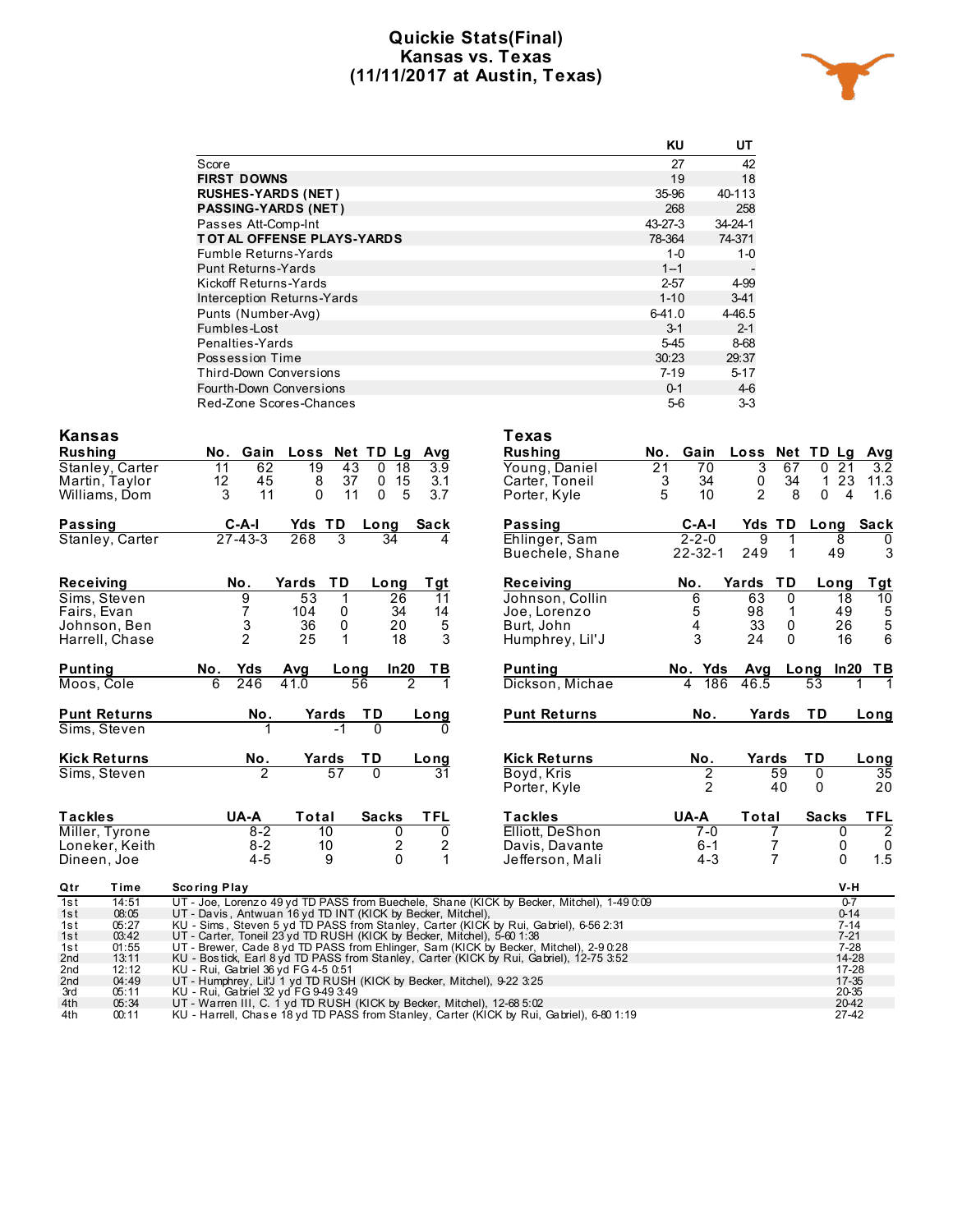## **Scoring Summary(Final) Kansas vs. Texas (11/11/2017 at Austin, Texas)**



Kansas (1-9; 0-7) vs. Texas (5-5; 4-3) Date: 11/11/2017 • Site: Austin, Texas • Stadium: DKR Texas Memorial Attendance: 96557

| <b>Score by Quarters</b> |    |         |  | ˈotal         |
|--------------------------|----|---------|--|---------------|
| Kansas                   |    | 10<br>× |  | $\sim$<br>. . |
| Texas                    | 28 |         |  | 4,            |

| Qtr | Time  | <b>Scoring Play</b>                                                                      | $V-H$     |
|-----|-------|------------------------------------------------------------------------------------------|-----------|
| 1st | 14:51 | UT - Joe, Lorenzo 49 yd TD PASS from Buechele, Shane (KICK by Becker, Mitchel), 1-49     | $0 - 7$   |
|     |       | 0:09                                                                                     |           |
| 1st | 08:05 | UT - Davis, Antwuan 16 yd TD INT (KICK by Becker, Mitchel),                              | $0 - 14$  |
| 1st | 05:27 | KU - Sims, Steven 5 yd TD PASS from Stanley, Carter (KICK by Rui, Gabriel), 6-56 2:31    | $7 - 14$  |
| 1st | 03:42 | UT - Carter, Toneil 23 yd TD RUSH (KICK by Becker, Mitchel), 5-60 1:38                   | $7 - 21$  |
| 1st | 01:55 | UT - Brewer, Cade 8 yd TD PASS from Ehlinger, Sam (KICK by Becker, Mitchel), 2-9 0:28    | $7 - 28$  |
| 2nd | 13:11 | KU - Bostick, Earl 8 yd TD PASS from Stanley, Carter (KICK by Rui, Gabriel), 12-75 3:52  | 14-28     |
| 2nd | 12:12 | KU - Rui, Gabriel 36 yd FG 4-50:51                                                       | $17 - 28$ |
| 2nd | 04:49 | UT - Humphrey, Lil'J 1 yd TD RUSH (KICK by Becker, Mitchel), 9-22 3:25                   | $17 - 35$ |
| 3rd | 05:11 | KU - Rui, Gabriel 32 yd FG 9-49 3:49                                                     | $20 - 35$ |
| 4th | 05:34 | UT - Warren III, C. 1 yd TD RUSH (KICK by Becker, Mitchel), 12-68 5:02                   | $20 - 42$ |
| 4th | 00:11 | KU - Harrell, Chase 18 yd TD PASS from Stanley, Carter (KICK by Rui, Gabriel), 6-80 1:19 | $27 - 42$ |
|     |       |                                                                                          |           |

Kickoff time: 5:05 PM • End of Game: 8:50 PM • Total elapsed time: 3:45

Officials: Referee: David Alvarez; Umpire: Marlow Fitzgera; Linesman: Rick Smith;

Line judge: Scott Reilly; Back judge: Terry White; Field judge: Nick Lave;

Side judge: Richard Corona; Scorer: ;

Temperature: 72 • Wind: SE 5 mph • Weather: overcast; 68% humid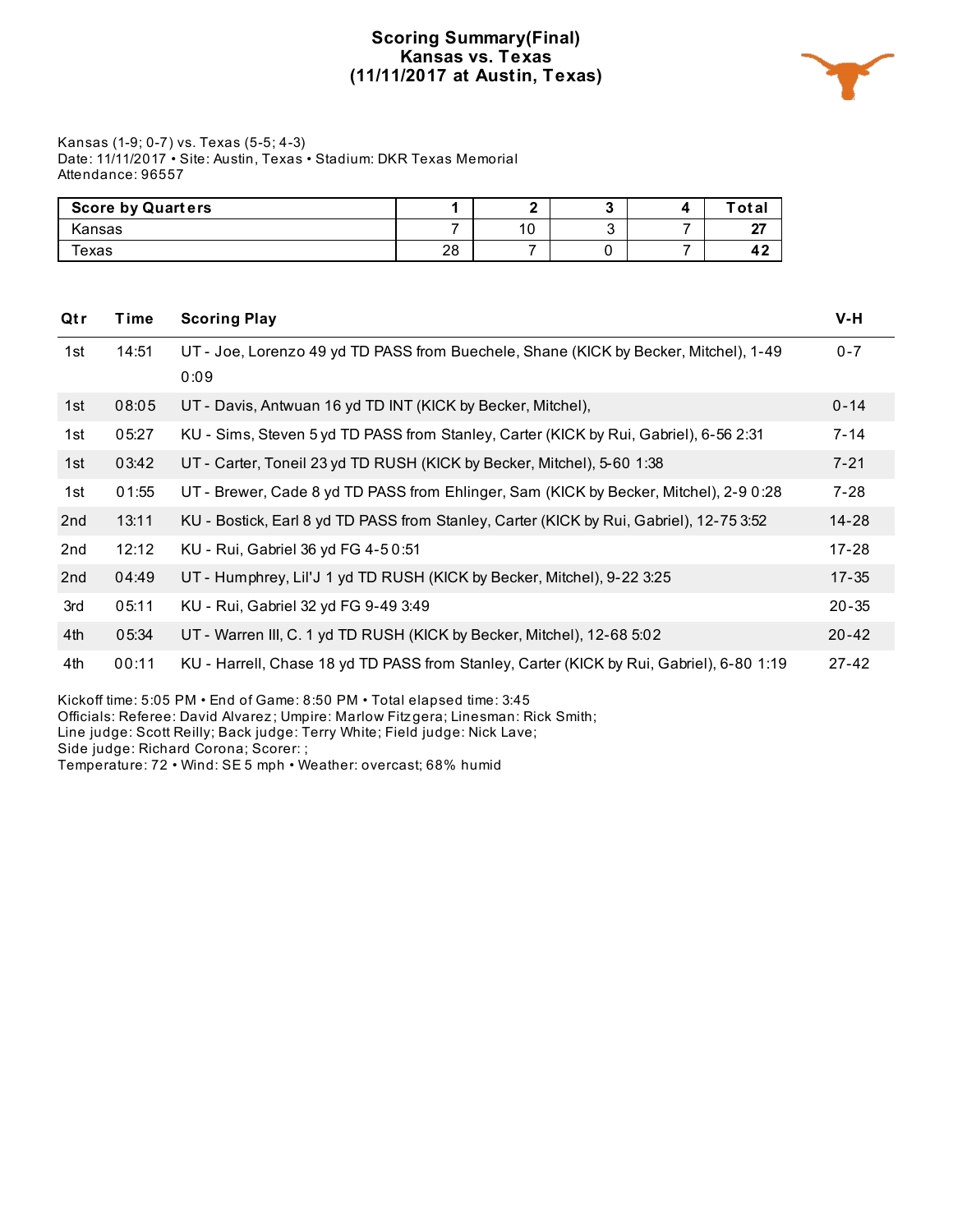## **Team Statistics(Final) Kansas vs. Texas (11/11/2017 at Austin, Texas)**



|                                  | KU             | UT            |
|----------------------------------|----------------|---------------|
| <b>FIRST DOWNS</b>               | 19             | 18            |
| Rushing                          | $\overline{7}$ | 8             |
| Passing                          | 11             | 9             |
| Penalty                          | $\mathbf{1}$   | $\mathbf{1}$  |
| <b>NET YARDS RUSHING</b>         | 96             | 113           |
| Rushing Attempts                 | 35             | 40            |
| Average Per Rush                 | 2.7            | 2.8           |
| <b>Rushing Touchdowns</b>        | $\pmb{0}$      | 3             |
| <b>Yards Gained Rushing</b>      | 127            | 132           |
| Yards Lost Rushing               | 31             | 19            |
| <b>NET YARDS PASSING</b>         | 268            | 258           |
| Completions-Attempts-Int         | $27 - 43 - 3$  | $24 - 34 - 1$ |
| Average Per Attempt              | 6.2            | 7.6           |
| Average Per Completion           | 9.9            | 10.8          |
| Passing Touchdowns               | 3              | 2             |
| <b>TOTAL OFFENSIVE YARDS</b>     | 364            | 371           |
| Total offensive plays            | 78             | 74            |
| Average Gain Per Play            | 4.7            | $5.0$         |
| Fumbles: Number-Lost             | $3 - 1$        | $2 - 1$       |
| Penalties: Number-Yards          | $5 - 45$       | $8 - 68$      |
| <b>PUNTS-YARDS</b>               | $6 - 246$      | 4-186         |
| Average Yards Per Punt           | 41.0           | 46.5          |
| Net Yards Per Punt               | 37.7           | 41.8          |
| Inside 20                        | $\overline{2}$ | 1             |
| 50+ Yards                        | 1              | 2             |
| Touchbacks                       | $\mathbf{1}$   | 1             |
| Fair catch                       | $\overline{2}$ |               |
| <b>KICKOFFS-YARDS</b>            | $5 - 265$      | $7 - 451$     |
| Average Yards Per Kickoff        | 53             | 64.4          |
| Net Yards Per Kickoff            | 41.6           | 50.3          |
| Touchbacks                       | $\mathbf 0$    | 5             |
| Punt returns: Number-Yards-TD    | $1 - 1 - 0$    | $0 - 0 - 0$   |
| Average Per Return               | $-1$           | $\Omega$      |
| Kickoff returns: Number-Yards-TD | $2 - 57 - 0$   | $4 - 99 - 0$  |
| Average Per Return               | 28.5           | 24.8          |
| Interceptions: Number-Yards-TD   | $1 - 10 - 0$   | $3 - 41 - 1$  |
| Fumble Returns: Number-Yards     | $1 - 0$        | $1 - 0$       |
| Miscellaneous Yards              | $\pmb{0}$      | $\mathbf 0$   |
| Possession Time                  | 30:23          | 29:37         |
| 1st Quarter                      | 09:34          | 05:26         |
| 2nd Quarter                      | 07:05          | 07:55         |
| 3rd Quarter                      | 07:45          | 07:15         |
| 4th Quarter                      | 05:59          | 09:01         |
| <b>Third-Down Conversions</b>    | 7 of 19        | 5 of 17       |
| <b>Fourth-Down Conversions</b>   | 0 of 1         | $4$ of $6$    |
| Red Zone Scores-Chances          | 5 of 6         | 3 of 3        |
| Touchdowns                       | 3              | 3             |
| <b>Field Goals</b>               | 2 of 2         | $0$ of $0$    |
| Sacks By: Number-Yards           | $3-9$          | $4 - 19$      |
| <b>PAT Kicks</b>                 | $3 - 3$        | $6-6$         |
| <b>Field Goals</b>               | 2 of 2         | $0$ of 1      |
| Points off turnovers             | 3              | 21            |
|                                  |                |               |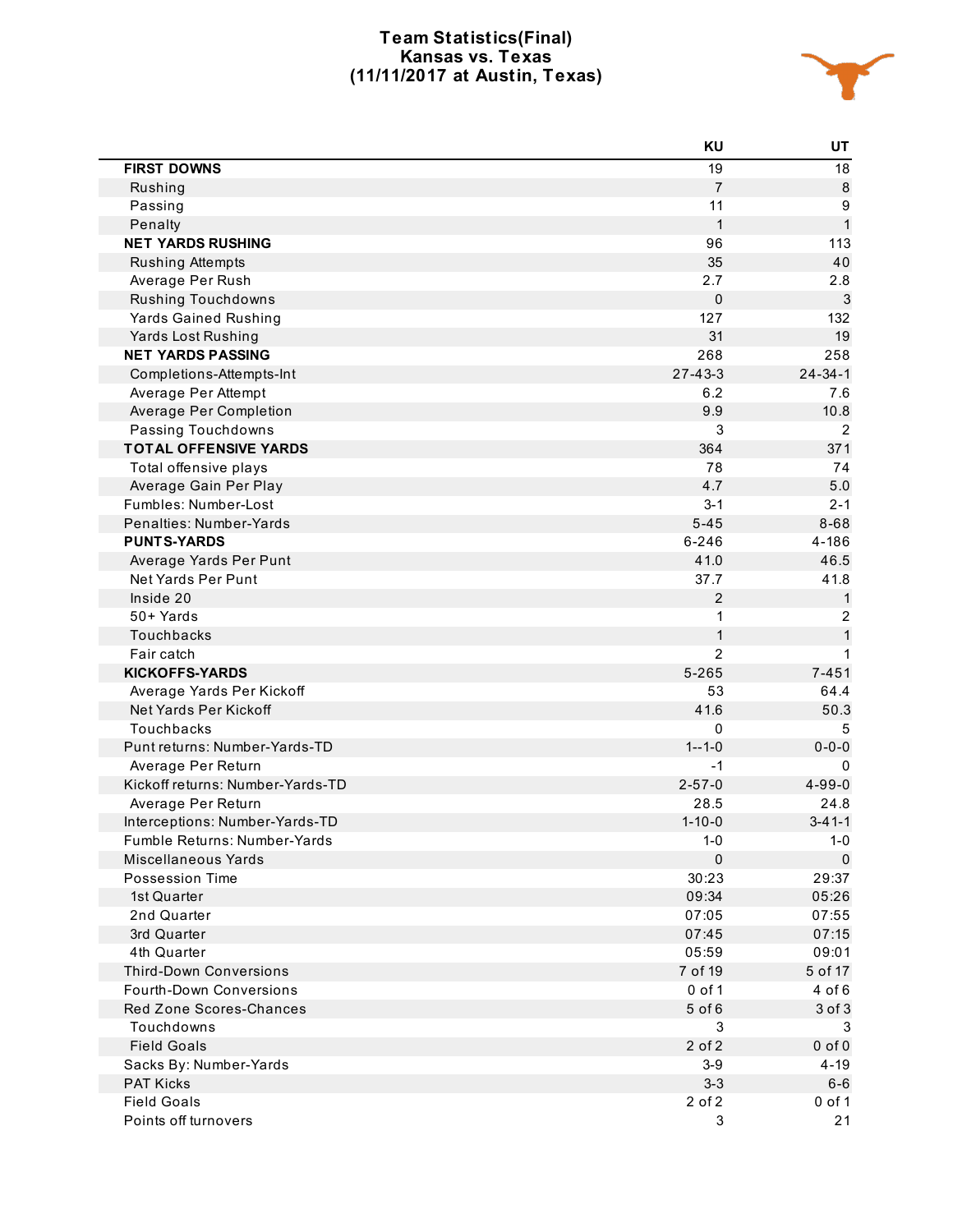## **Individual Statistics(Final) Kansas vs. Texas (11/11/2017 at Austin, Texas)**



# **Kansas Texas**

| <b>Rushing</b>  |    | No. Gain Loss Net TD Lg Avg |    |    |   |      |     |
|-----------------|----|-----------------------------|----|----|---|------|-----|
| Stanley, Carter | 11 | 62                          | 19 | 43 |   | 0 18 | 3.9 |
| Martin, Taylor  | 12 | 45                          | 8  | 37 | 0 | - 15 | 3.1 |
| Williams, Dom   | 3  | 11                          | 0  | 11 | 0 | 5    | 3.7 |
| Herbert, Khalil | g  | g                           | 4  | 5  | 0 | 3    | 0.6 |
| Totals          | 35 | 127                         | 31 | 96 | 0 | 18   | 27  |

| Passing         | C-A-I Yds TD Long Sack |  |     |   |
|-----------------|------------------------|--|-----|---|
| Stanley, Carter | 27-43-3 268 3          |  | -34 | 4 |
| Totals          | 27-43-3 268 3          |  | -34 | 4 |

| Receiving       |     | No.                 |   | Yards          |         | TD |       | Long |                  | Tgt |
|-----------------|-----|---------------------|---|----------------|---------|----|-------|------|------------------|-----|
| Sims, Steven    |     | 9                   |   |                | 53      |    | 1     |      | 26               | 11  |
| Fairs, Evan     |     | 7                   |   | 104            |         |    | 0     |      | 34               | 14  |
| Johnson, Ben    |     | 3                   |   |                | 36      |    | U     |      | 20               | 5   |
| Harrell, Chase  |     | 2                   |   |                | 25      |    | 1     |      | 18               | 3   |
| Johnson, Kerr   |     | 1                   |   |                | 29      |    | O     |      | 29               | 1   |
| Bostick, Earl   |     | 1                   |   |                | 8       |    | 1     |      | 8                | 1   |
| Booker, J.      |     | 1                   |   |                | 5       |    | O     |      | 5                | 1   |
| Schadler, Ryan  |     | 1                   |   |                | 4       |    | U     |      | 4                | 1   |
| Martin, Taylor  |     | 1                   |   |                | 3       |    | U     |      | 3                | 1   |
| Herbert, Khalil |     | 1                   |   |                | 1       |    | 0     |      | 1                | 1   |
| <b>Totals</b>   |     | 27                  |   | 268            |         |    | 3     |      | 34               | 40  |
| <b>Punting</b>  | No. | Yds                 |   | Avq            |         |    | Long  |      | ln 20            | TВ  |
| Moos, Cole      | 6   | 246                 |   | 41.0           |         |    | 56    |      | $\overline{2}$   | 1   |
| <b>Totals</b>   | 6   | 246                 |   | 41.0           |         |    | 56    |      | $\overline{2}$   | 1   |
|                 |     | Punt                |   |                | Kickoff |    |       |      | <b>Intercept</b> |     |
| <b>Returns</b>  |     | No Yds Lg No Yds Lg |   |                |         |    |       | No   | Yds              | Lg  |
| Sims, Steven    | 1   | -1                  | 0 | $\overline{2}$ |         |    | 57 31 | 0    | 0                | 0   |
| Defense, Hasan  | 0   | 0                   | 0 | 0              |         | 0  | 0     | 1    | 10               | 10  |
| Totals          | 1   | -1                  | 0 | 2              |         | 57 | 31    | 1    | 10               | 10  |

| <b>Field goals</b> |     | <b>Qtr Time</b> | Dist     | Result    |    |
|--------------------|-----|-----------------|----------|-----------|----|
| Rui, Gabriel       | 2nd | 12:12           | 36 yards | good      |    |
| Rui, Gabriel       | 3rd | 05:11           | 32 yards | good      |    |
| <b>Kickoffs</b>    | No. | Yards           | Avq      | <b>TB</b> | OВ |
| Rui, Gabriel       | 1   | 25 yards        | 25       | 0         | 0  |
| Jones, Liam        | 4   | 240 yards       | 60       | 0         | 0  |

| <b>Rushing</b>     |     |                         | No. Gain Loss Net TD Lg       |   |             |       |                |      |           |    | Avg            |
|--------------------|-----|-------------------------|-------------------------------|---|-------------|-------|----------------|------|-----------|----|----------------|
| Young, Daniel      | 21  |                         | 70                            |   | 3           |       | 67             | 0    | 21        |    | 3.2            |
| Carter, Toneil     |     | 3                       | 34                            |   | 0           |       | 34             | 1    | 23        |    | 11.3           |
| Porter, Kyle       |     | 5                       | 10                            |   | 2           |       | 8              | 0    | 4         |    | 1.6            |
| Buechele, Shane    |     | 6                       | 13                            |   | 9           |       | 4              | 0    | 7         |    | 0.7            |
| Humphrey, Lil'J    |     | 3                       | 4                             |   | 0           |       | 4              | 1    | 3         |    | 1.3            |
| Warren III, C.     |     | 1                       | 1                             |   | 0           |       | 1              | 1    | 1         |    | 1              |
| <b>TEAM</b>        |     | 1                       | 0                             |   | 5           |       | -5             | 0    | 0         |    | $-5$           |
| Totals             | 40  |                         | 132                           |   | 19          |       | 113            |      | 3 2 3     |    | 2.8            |
| <b>Passing</b>     |     |                         | C-A-I                         |   | Yds         | ΤD    |                | Long |           |    | <b>Sack</b>    |
| Ehlinger, Sam      |     | $2 - 2 - 0$             |                               |   | 9           |       | 1              |      | 8         |    | 0              |
| Buechele, Shane    |     |                         | $22 - 32 - 1$                 |   | 249         |       | 1              |      | 49        |    | 3              |
| <b>Totals</b>      |     |                         | $24 - 34 - 1$                 |   | 258         |       | $\overline{2}$ |      | 49        |    | $\overline{3}$ |
| Receiving          |     | No.                     |                               |   | Yards       | ТD    |                |      | Long      |    | T gt           |
| Johnson, Collin    |     |                         | 6                             |   | 63          |       | 0              |      | 18        |    | 10             |
| Joe, Lorenzo       |     |                         | 5                             |   | 98          |       | 1              |      | 49        |    | 5              |
| Burt, John         | 4   |                         |                               |   | 33          |       | 0              |      |           | 5  |                |
| Humphrey, Lil'J    | 3   |                         |                               |   | 24          |       | 0              |      | 16        |    | 6              |
| Duvernay, Devin    | 1   |                         |                               |   | 9           |       | 0              |      | 9         |    | $\overline{2}$ |
| Carter, Toneil     | 1   |                         |                               |   | 9           |       | 0              |      | 9         |    | $\mathbf{1}$   |
| Brewer, Cade       | 1   |                         |                               |   | 8           |       | 1              |      | 8         |    | 1              |
| Leonard, Dorian    |     |                         | 1                             |   | 6           |       | 0              |      | 6         |    | 1              |
| Foreman, Armant    |     |                         | 1                             |   | 4           |       | 0              |      | 4         |    | 1              |
| Young, Daniel      |     |                         | 1                             |   | 4           |       | 0              |      | 4         |    | 1              |
| <b>Totals</b>      |     |                         | 24                            |   | 258         |       | 2              |      | 49        |    | 33             |
| <b>Punting</b>     |     | No.                     | Yds                           |   | Avg         |       |                | Long | ln 20     |    | TВ             |
| Dickson, Michae    |     | 4                       | 186                           |   | 46.5        |       |                | 53   |           | 1  | 1              |
| Totals             |     | $\overline{\mathbf{4}}$ | 186                           |   | 46.5        |       |                | 53   |           | 1  | $\overline{1}$ |
|                    |     | Punt                    |                               |   | Kickoff     |       |                |      | Intercept |    |                |
| <b>Returns</b>     |     |                         | No Yds Lg No Yds Lg No Yds Lg |   |             |       |                |      |           |    |                |
| Boyd, Kris         | 0   | 0                       | 0                             | 2 |             | 59    | 35             | 0    |           | 0  | 0              |
| Davis, Antwuan     | 0   | 0                       | 0                             | 0 |             | 0     | 0              | 2    |           | 16 | 16             |
| Porter, Kyle       | 0   | 0                       | 0                             | 2 |             | 40 20 |                | 0    |           | 0  | 0              |
| Hall, Jason        | 0   | 0                       | 0                             | 0 |             | 0     | 0              | 1    |           | 25 | 25             |
| <b>Totals</b>      | 0   | 0                       | $\overline{0}$                | 4 |             | 99    | 35             | 3    |           | 41 | 25             |
| <b>Field goals</b> |     |                         | Qtr Time                      |   | <b>Dist</b> |       |                |      | Result    |    |                |
| Becker, Mitchel    | 2nd |                         | 10:31                         |   | 44 yards    |       |                |      | missed    |    |                |
|                    |     |                         |                               |   |             |       |                |      |           |    |                |

| <b>Kickoffs</b> | No. Yards        | Avg TB OB |  |
|-----------------|------------------|-----------|--|
| Rowland, Joshua | 451 yards 64.4 5 |           |  |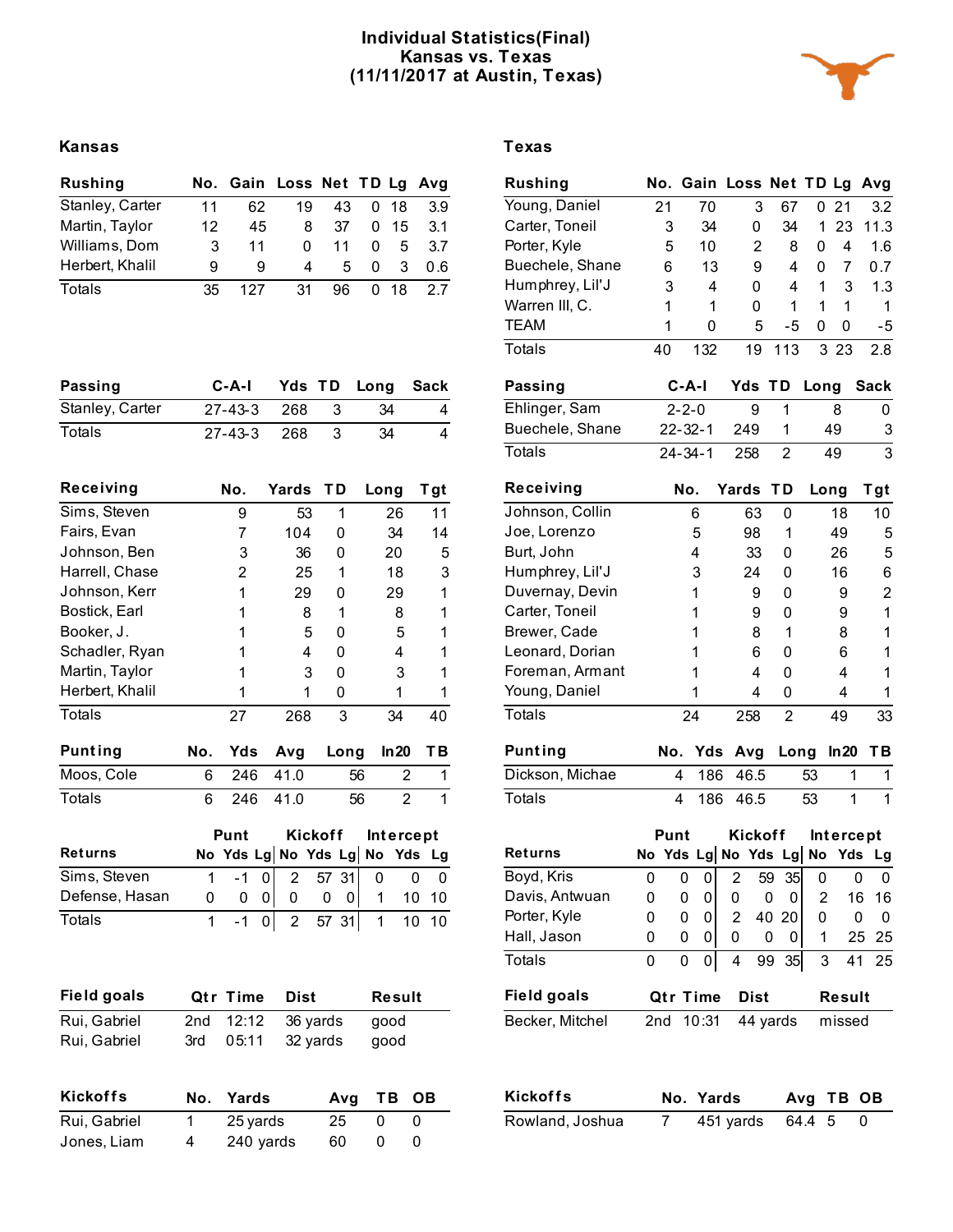| All-purpose     |              | Run Rcv KR PR IR |            |     | Total | All-purpose     |    | Run Rcv KR PR IR |          |                | Total |
|-----------------|--------------|------------------|------------|-----|-------|-----------------|----|------------------|----------|----------------|-------|
| Sims, Steven    |              |                  | 53 57 -1 0 |     | 109   | Joe, Lorenzo    |    | 98               | $\Omega$ | 0 <sub>0</sub> | 98    |
| Fairs, Evan     | <sup>n</sup> | 104              |            | - 0 | 104   | Young, Daniel   | 67 | 4                | $\Omega$ | 0 O            | 71    |
| Stanley, Carter | 43           |                  |            | - 0 | 43    | Johnson, Collin |    | 63               | $\Omega$ | 0 <sub>0</sub> | 63    |
| Martin, Taylor  |              |                  |            | - 0 | 40    | Boyd, Kris      |    |                  | 59       | 0 <sub>0</sub> | 59    |

FUMBLES: Kansas- Stanley, Carter 1-0 Sims, Steven 1-1 Johnson, Ben 1-0 . Texas- Boyd, Kris 1-1 Carter, Toneil 1-0 .